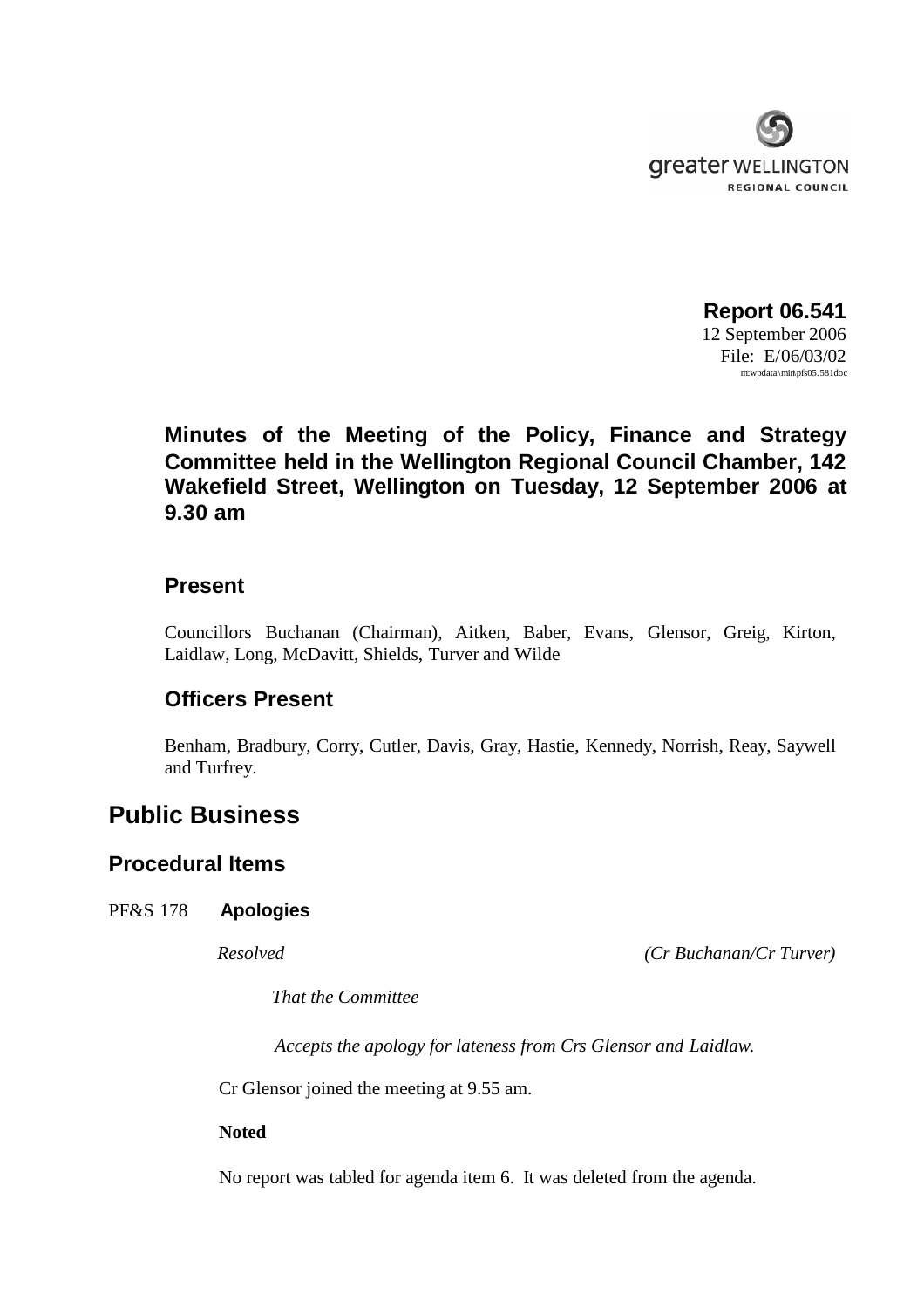### PF&S 179 **Public Participation**

### **Tabled**

*RMTU Involvement in Wellington Rail Issues*. Mani Ramati

*Modal Share Objectives in the LTCCP*. Paula Warren

### **Betty van Gaalen**

Mrs van Gaalen spoke on the representation review. She was disappointed in the proposal and felt that a special case should be made for Kapiti, that was similar to the one made for the Wairarapa. She maintained that not everyone saw the consultation notice.

### **Brent Keith**

Brent Keith spoke on behalf of the Rail and Maritime Transport Union. He discussed replacement of rolling stock, congestion of the Kaiwharawhara - Wellington Central section because of the inadequate number of tracks, platform height, and the possible introduction of light rail.

### **Paula Warren**

Paula Warren reported that Transport 2000+ is confused about the final decisions on public transport modal share recorded in Greater Wellington's LTCCP. She asked for clarification.

### **Noted**

Cr Buchanan undertook to respond to Ms Warren's concerns.

# **Matters for Consideration**

F

### PF&S 180 **Financial Report for the year ended 30 June 2006**

**Report 06.413** File: G/04/01/05

| <b>Resolved</b>                             |                                  | (Cr McDavitt/Cr Wilde) |  |  |
|---------------------------------------------|----------------------------------|------------------------|--|--|
| That the Committee recommends that Council: |                                  |                        |  |  |
| $\vert 1. \vert$                            | Receives the report.             |                        |  |  |
| $\overline{2}$ .                            | Notes the content of the report. |                        |  |  |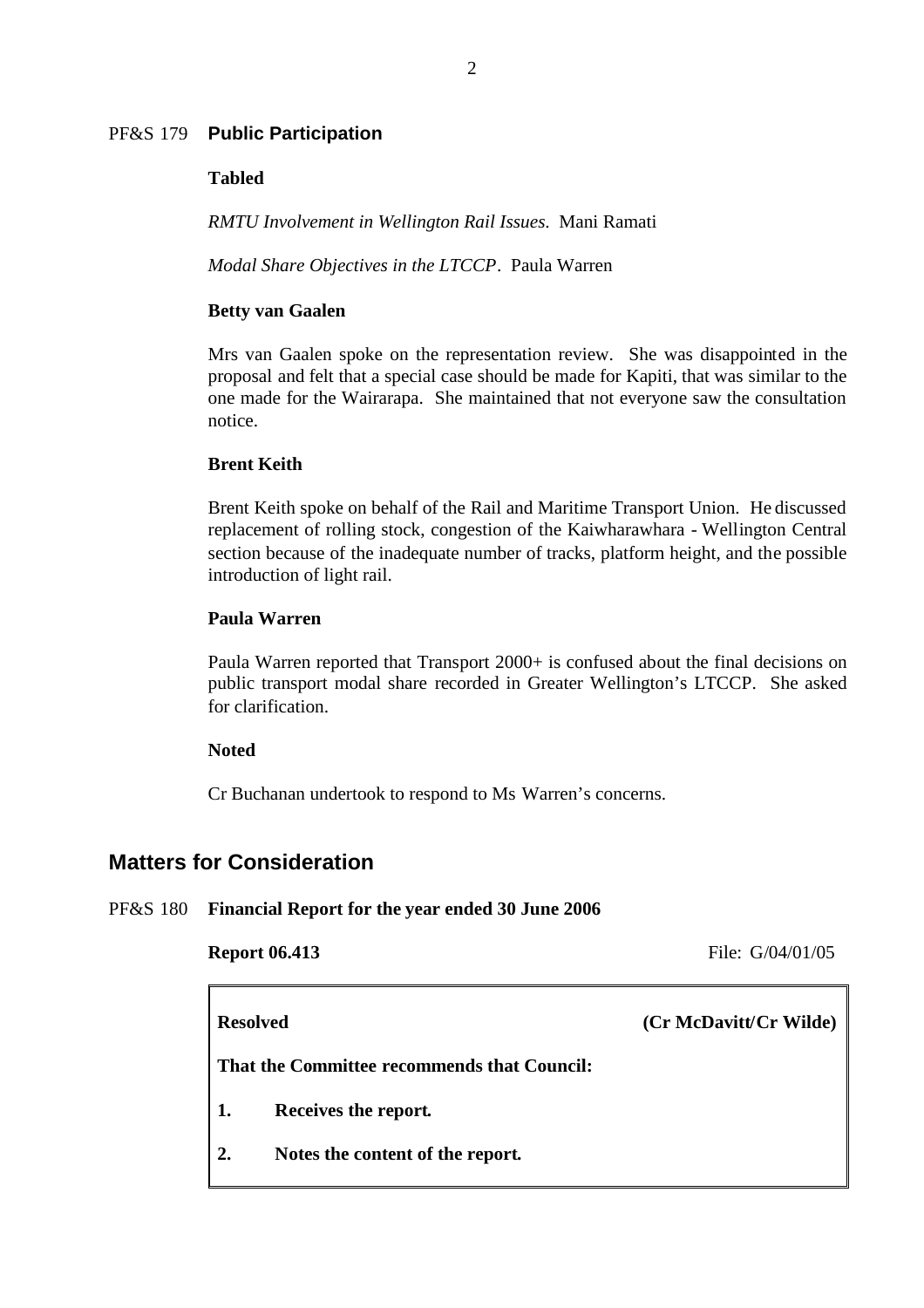## PF&S 181 **Constitutions for Greater Wellington Infrastructure Limited, Greater Wellington Rail Limited and Greater Wellington Transport Limited**

|                                             | <b>Resolved</b><br>(Cr Evans/Cr Wilde)                                                                                                                                                           |  |  |  |
|---------------------------------------------|--------------------------------------------------------------------------------------------------------------------------------------------------------------------------------------------------|--|--|--|
| That the Committee recommends that Council: |                                                                                                                                                                                                  |  |  |  |
| 1.                                          | Receives the report.                                                                                                                                                                             |  |  |  |
| 2.                                          | Notes the content of the report.                                                                                                                                                                 |  |  |  |
| 3.                                          | Consents to WRC Holdings Limited adopting constitutions<br>for<br>Greater Wellington Infrastructure Limited, Greater Wellington Rail<br><b>Limited and Greater Wellington Transport Limited.</b> |  |  |  |
| 4.                                          | Requests that the Chairman of the Council confirms this consent in<br>writing to WRC Holdings Ltd.                                                                                               |  |  |  |

### **Noted**

Councillor Aitken requested that her vote against 3 be recorded.

### PF&S 182 **Approval of Plan Change 2 to the Regional Freshwater Plan**

**Report 06.442** File: X/32/01/06

**Resolved (Cr Long/Cr Greig) That the Committee recommends that the Council: 1. Approves proposed Plan Change 2 to the Regional Freshwater Plan. 2 Makes Plan Change 2 to the Regional Freshwater Plan operative on 30**

- **September 2006.**
- **3. Publicly notifies the operative date for Plan Change 2 to the Regional Freshwater Plan on 23 September 2006**

### PF&S 183 **Final representation proposal**

### **Tabled**

*Our People.* Extract from Capital & Coast District Health Board publication (tabled by Councillor Aitken).

### **Report 06.422** File: M/30/09/01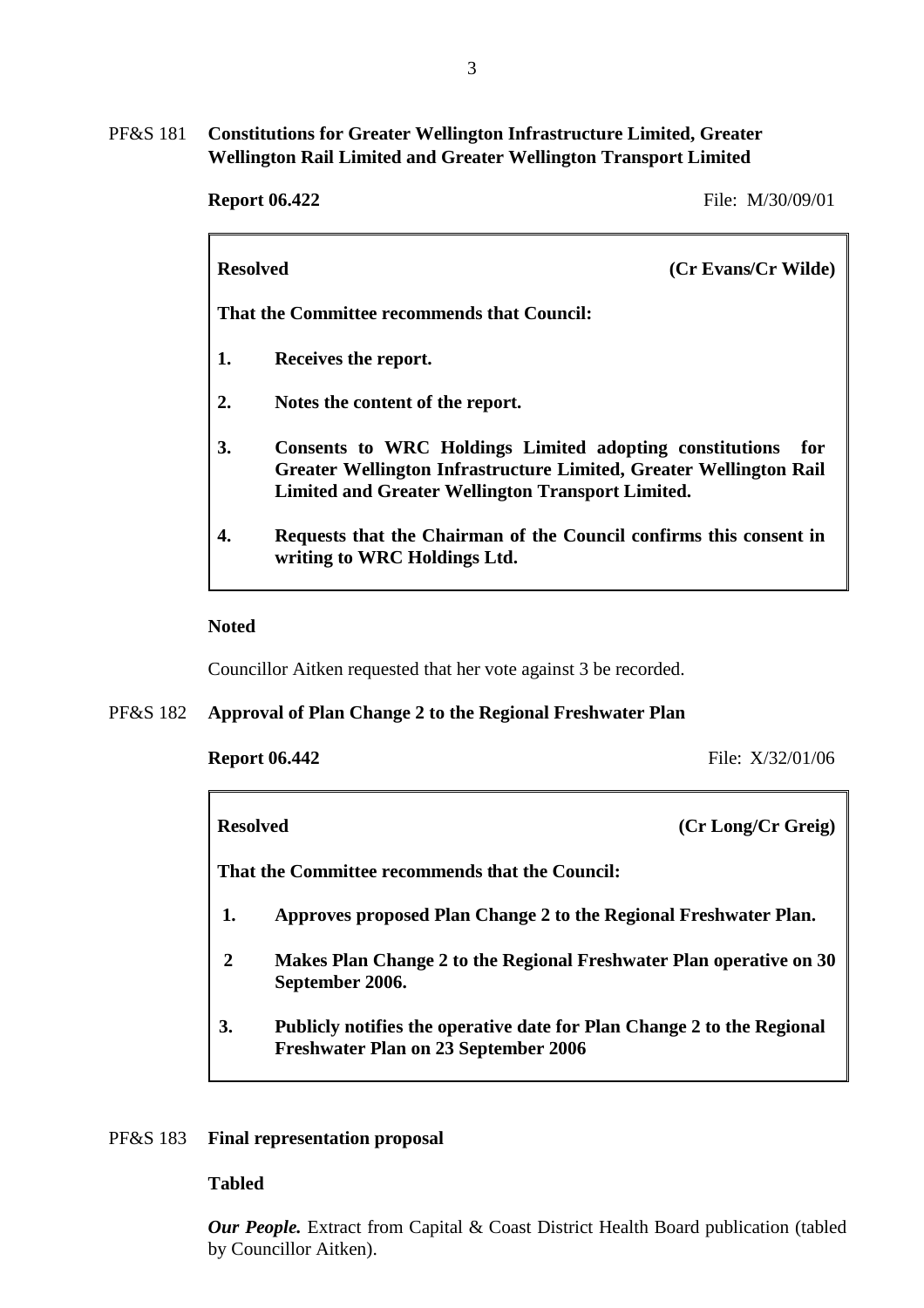| <b>Resolved</b>                                                                                       | (Cr Shields/Cr Glensor)                                                                                                                                                                                                                                                                         |  |  |  |  |
|-------------------------------------------------------------------------------------------------------|-------------------------------------------------------------------------------------------------------------------------------------------------------------------------------------------------------------------------------------------------------------------------------------------------|--|--|--|--|
| <b>That the Committee:</b>                                                                            |                                                                                                                                                                                                                                                                                                 |  |  |  |  |
| 1.                                                                                                    | Receives the report.                                                                                                                                                                                                                                                                            |  |  |  |  |
| 2.                                                                                                    | Notes the content of the report.                                                                                                                                                                                                                                                                |  |  |  |  |
| 3.<br>arrangements                                                                                    | Recommends that Council chooses the following representation<br>Wellington Regional Council's<br>the<br>final<br><b>as</b><br>representation proposal:                                                                                                                                          |  |  |  |  |
| Wellington<br>constituency                                                                            | Based on the current boundary of 5 elected members<br>the Wellington City Council                                                                                                                                                                                                               |  |  |  |  |
| <b>Upper Hutt</b>                                                                                     | Based on the current boundary of 1 elected member                                                                                                                                                                                                                                               |  |  |  |  |
| constituency                                                                                          | the Upper Hutt City Council                                                                                                                                                                                                                                                                     |  |  |  |  |
| <b>Lower Hutt</b><br>constituency                                                                     | Based on the current boundary of 3 elected members<br>the Hutt City Council                                                                                                                                                                                                                     |  |  |  |  |
| Porirua and<br><b>Kapiti constituency</b>                                                             | Based on joining the current 3 elected members<br>boundaries of the Kapiti Coast<br>District Council and Porirua<br><b>City Council</b>                                                                                                                                                         |  |  |  |  |
| Wairarapa<br>constituency                                                                             | 2 elected members<br><b>Based on joining the current</b><br>boundaries of South Wairarapa<br><b>District Council, Carterton</b><br><b>District Council and Masterton</b><br>District Council, and the area of<br>the Tararua catchment that is<br>just south of the Owhanga River<br>catchment. |  |  |  |  |
| 4.<br>Recommends that the Council chooses the final proposal in 3 above<br>for the following reasons: |                                                                                                                                                                                                                                                                                                 |  |  |  |  |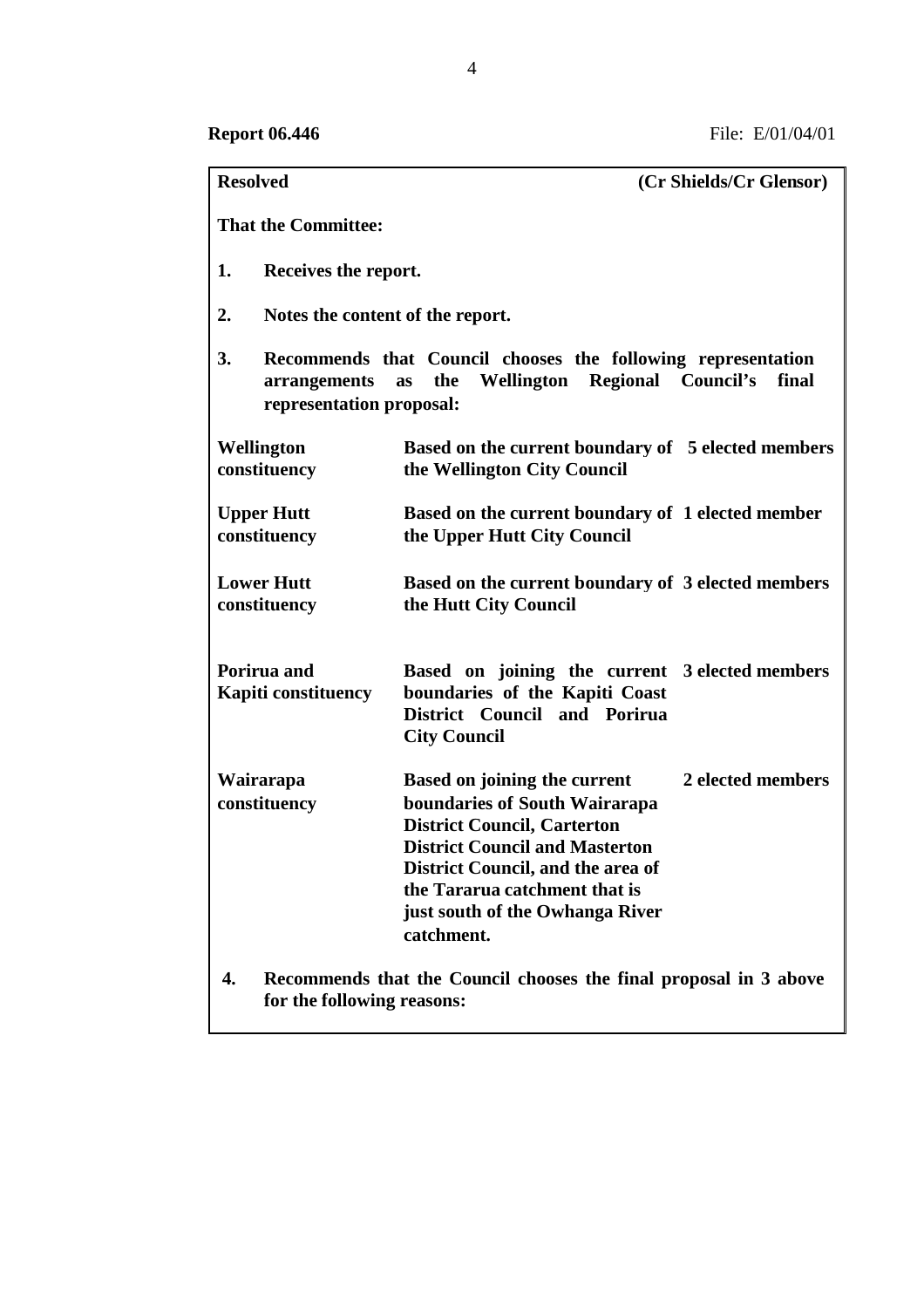**a) The Wairarapa is a distinct community of interest, and two elected members will ensure effective representation of the Wairarapa community. The Wairarapa comprises a large land area (74% of the region) that is sparsely populated, which makes it logistically more time-consuming for elected members to engage with their constituents.**

**It is important that elected members are able to have a close relationship with constituents, given the kind of activities the Council carries out in the Wairarapa, such as flood protection, biosecurity (1080) and soil conservation (planting and land retirement) which directly impact on many individual landowners to a great extent. The numerous river and catchment scheme meetings are the point at which elected members can engage face-to-face with the people that are being rated.**

**(b) A proposal that is based on 13 elected members, plus an additional member in the Wairarapa constituency (14 elected members in total), ensures that there is relative homogeneity in terms of the people per elected members across the whole region.**

**A proposal that comprises ten members, plus an additional member in the Wairarapa constituency (11 elected members in total), would result in significant differences in the number of people per elected member across parts of the region.**

**(c) While the Council contends that the different needs of separate communities of interest could be represented in the regional context by members elected from the merged Hutt Valley constituency, it acknowledges that this would largely depend on the individuals who were elected, e.g. how dedicated they are, how much effort and time they put in to representing the views of those across the entire constituency and how open they are to others' views.**

**A strong case was made by submitters that separate communities of interest would be best served by a separate constituency, as this would guarantee at least one representative is elected from their area.**

- **(d) While the Council had identified many aspects that align Kapiti and Porirua in a regional council context when it decided on its initial proposal, submitters feel strongly that there are numerous differences which make Kapiti and Porirua separate communities of interest, including:**
	- **Kapiti and Porirua have different interests and focuses on key issues of concern to Greater Wellington, i.e. harbour management, water supply, separate water catchments, flood protection, environmental concerns, river and wetland management and transport.**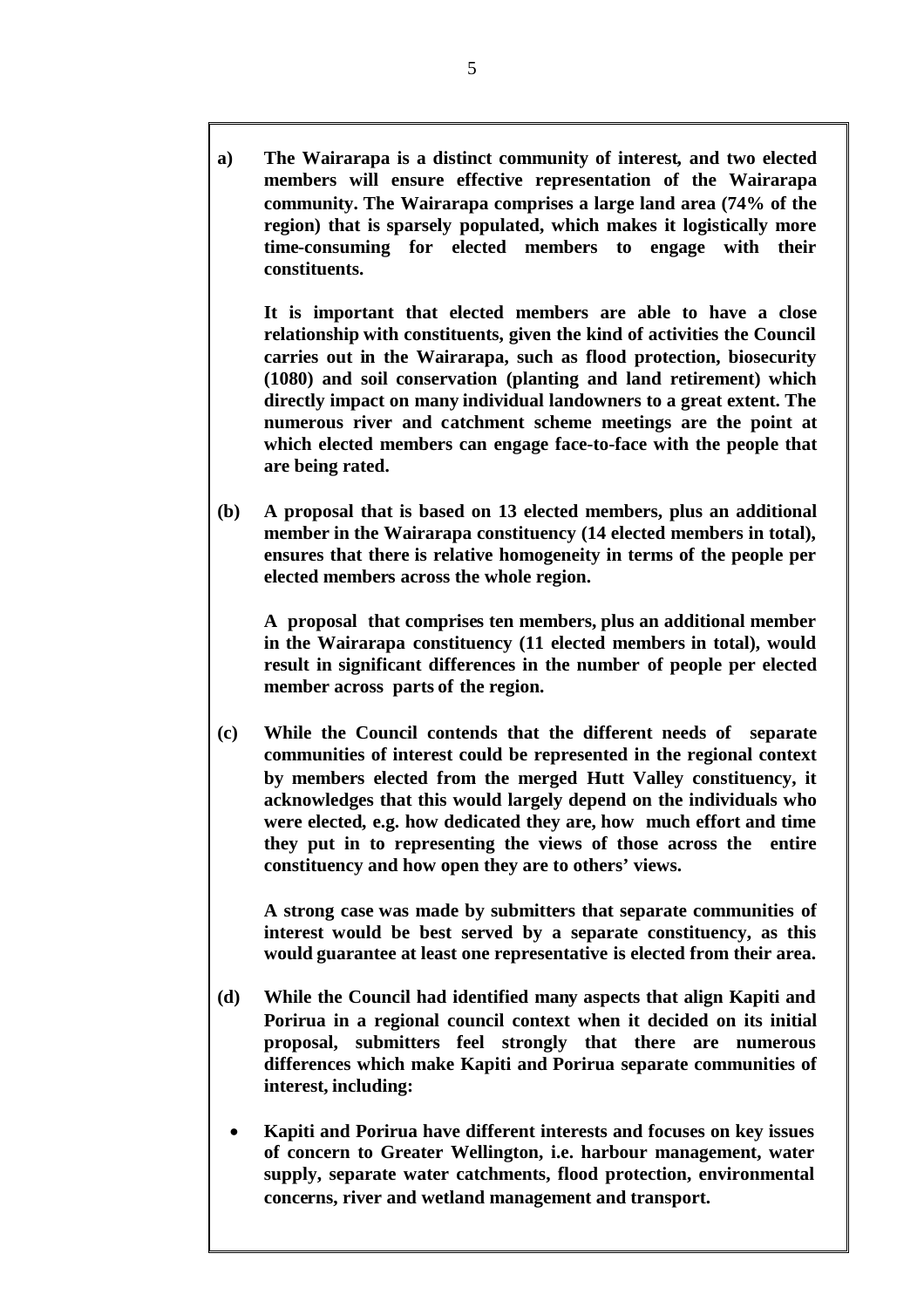**Kapiti and Porirua are differently affected by flooding and sea level rise. Kapiti suffers from inadequate rail infrastructure, poor internal connectivity, and lack of rail passenger services up north.**

- **Kapiti and Porirua are geographically separated between Pukerua Bay and Paekakariki. There will never be adjacent housing. The Transmission Gully road will result in further separation.**
- **Kapiti sees its closest kinship with Horowhenua, not Porirua. Porirua links with Tawa, Wellington, and the Hutt Valley.**
- **Porirua is city focused, while Kapiti is more coastal and rural.**
- **Kapiti has a larger older population, and Porirua has a higher number Of Māori and Pacific Island people. This results in different social and cultural issues.**
- **(e) While the Council generally agrees with submitters' comments on separate constituencies for Kapiti and Porirua, after exploring all the possible representation options, the Council has concluded that no representation option can accommodate having separate Kapiti and Porirua constituencies if the Council is to make every effort to comply with the requirements set out in the Act and provide for the effective representation of the Wairarapa.**
- **(f) While the Council had identified many aspects that align Upper Hutt and Lower Hutt in a regional council context when it decided on its initial proposal, submitters feel strongly that there are numerous differences which make Upper Hutt and Lower Hutt separate communities of interest, including:**
	- **Upper Hutt has large rural areas and a provincial character.**
	- **Lower Hutt has the sea, and Upper Hutt is inland.**
	- **Upper Hutt people identify with the facilities and services within their community.**
	- **Upper Hutt has significant regional resources, many of which are important for the whole region, e.g. water supply, forestry, regional parks, transport link between Wellington and Wairarapa.**
	- **Lower Hutt and Upper Hutt have different needs and views on key matters of concern, e.g. flood protection and transportation.**
- **(g) The Council generally agrees with submitters' comments on separate**

**constituencies for Upper Hutt and Lower Hutt, and notes that this can be achieved without compromising the effective representation of the Wairarapa and the Council's efforts to comply as best it can with the requirements set out in the Act.**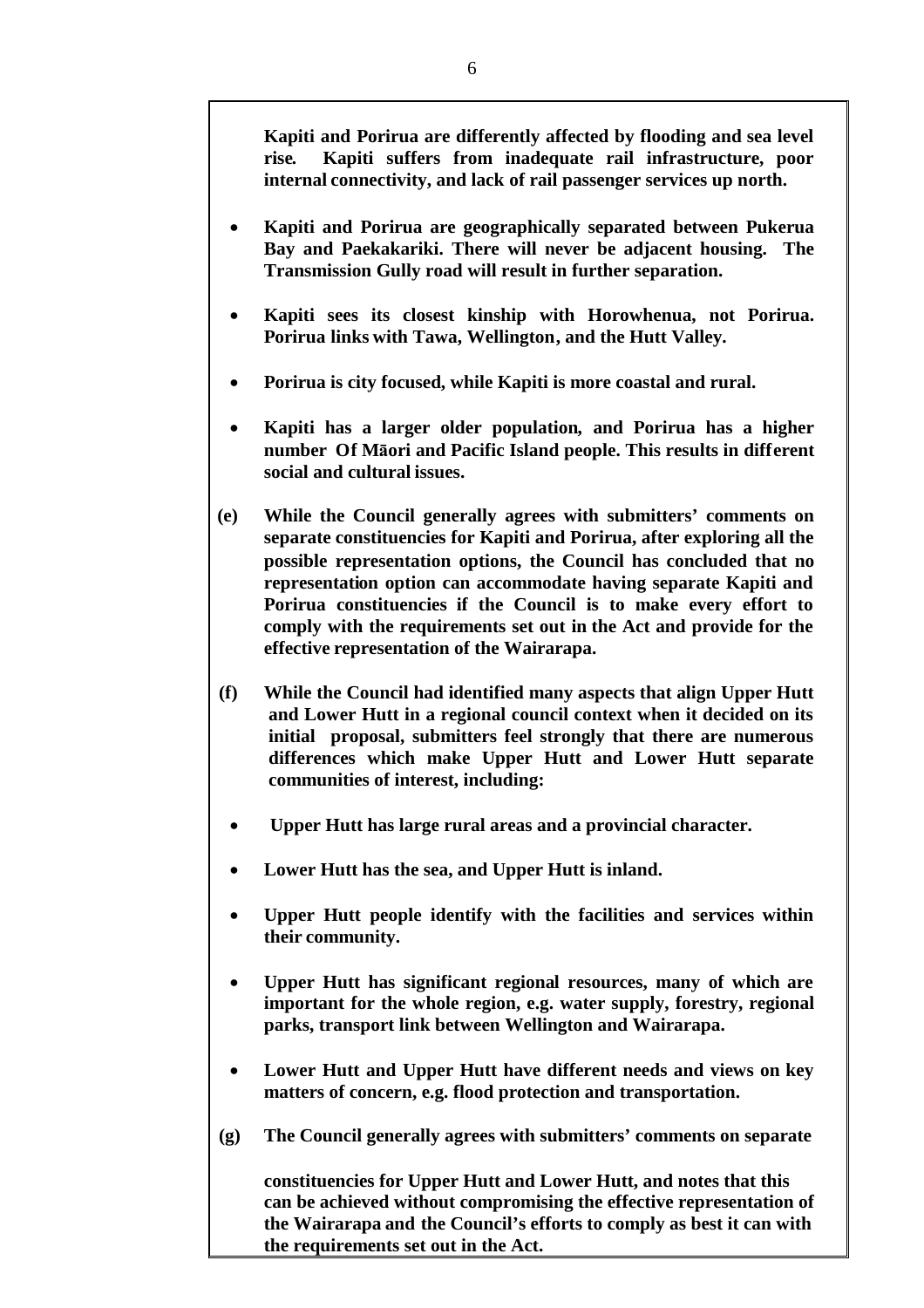- **Most people know the area as Porirua, not Mana.**
- **Porirua should go first as it has the largest population.**
- **The word "and" signifies that there are two communities in the one constituency.**
- **5. Recommends that Council notes that the above proposal differs from the Council's initial proposal in that it has separate constituencies for Upper Hutt and Lower Hutt, with 1 and 3 elected members respectively, and the constituency name Kapiti-Mana has been changed to Porirua and Kapiti.**
- **6. Notes that the Council's final proposal will be forwarded to the Local Government Commission for its determination, after appeals and objections have been received from the public.**
- **7. Confirms whether or not it recommends that the Council also places information on the Council's final representation proposal in the region's community newspapers.**

*Moved as an amendment (Cr Wilde/Cr Baber)*

*That recommendation 3 be changed to provide that the Upper Hutt and Lower Hutt Constituencies be combined with a total of four elected members.*

The amendment was put to the vote. There being a majority against, the amendment was lost.

*Moved as an amendment (Cr Turver/Cr Aitken)*

*That Kapiti and Porirua Constituencies remain separate, with one representative each.*

The amendment was put to the vote. There being a majority against, the amendment was lost.

A division was called for on the substantive motion. The results of the voting are as follows:

For: Crs Buchanan, Glensor, Greig, Kirton, Laidlaw, Long, McDavitt and Shields.

Against: Crs Aitken, Baber, Evans, Turver and Wilde.

There being a majority, the motion was carried.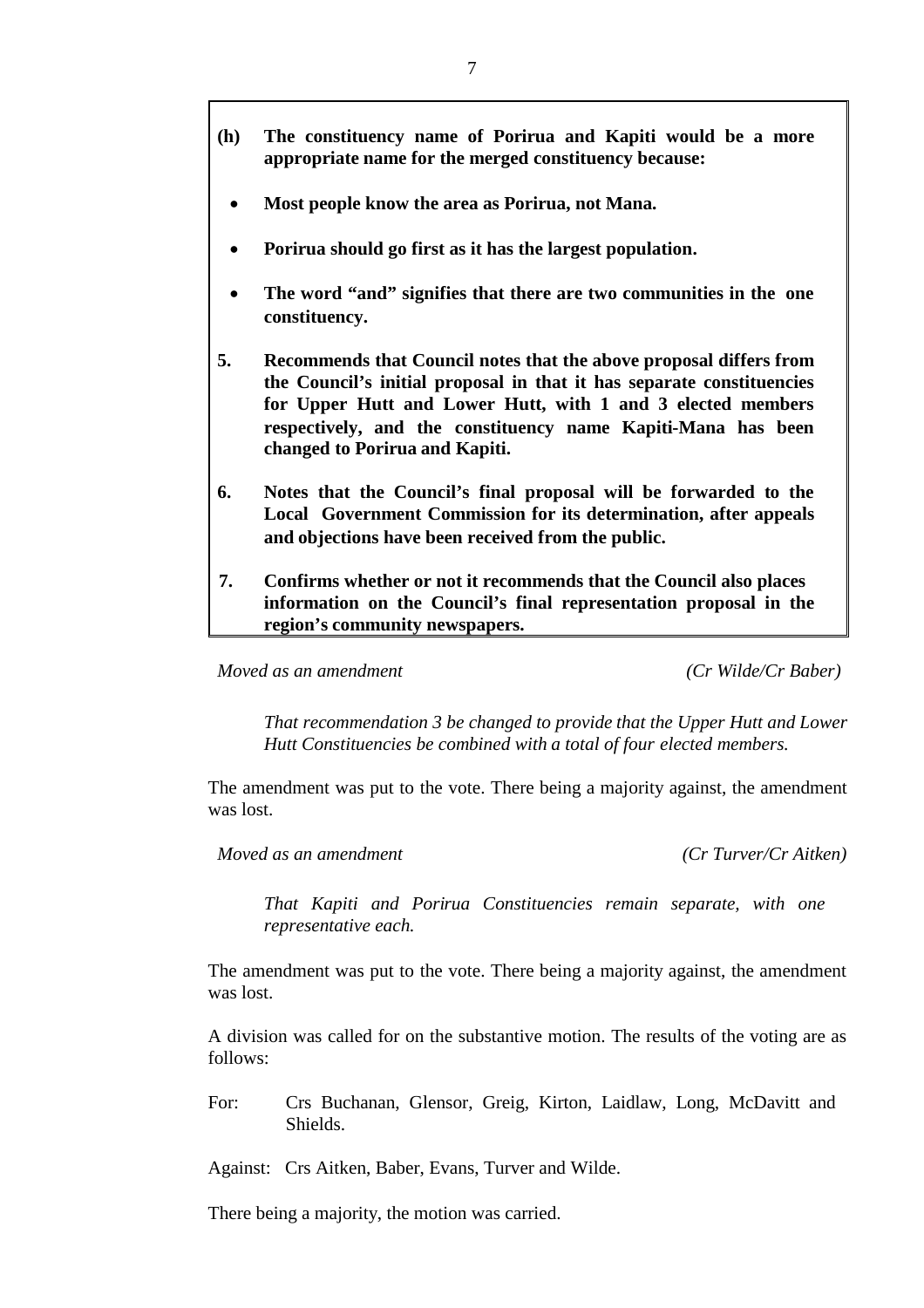PF&S 184 **Report of the Meeting of the Landcare Committee held in the Council Chamber, Regional Council Centre, 142 Wakefield Street, Wellington on Thursday 10 August 2006**

**Report 06.462** File: E/06/16/02

**Resolved (Cr Laidlaw/Cr Shields)**

**That the report of the meeting of the Landcare Committee held on 10 August 2006, item LC 130 and the recommendations contained therein, be adopted.**

### **Noted**

The local share fund ing of the Chrystalls Extended Stopbank is still a matter of discussion between Kapiti Coast District Council and the Landcare Committee.

### PF&S 185 **Exclusion of the Public**

### **Report 05.461**

*Resolved (Cr Buchanan/Cr Wilde)*

*That the public be excluded from the following parts of the proceedings of this meeting namely:*

- *(1) Heads of Agreement for Toll Involvement in the Procurement of New EMU Trains*
- *(2) Review of the Chief Executive's Remuneration*

*The general subject of each matter to be considered while the public is excluded, the reasons for passing this resolution in relation to each matter and the specific grounds under section 48(1) of the Local Government Official Information and Meetings Act 1987 for the passing of this resolution are as follows:*

*General subject of Reason for passing this each matter to be resolution in relation to considered: each Ground under section 48(1) for the passing of this resolution*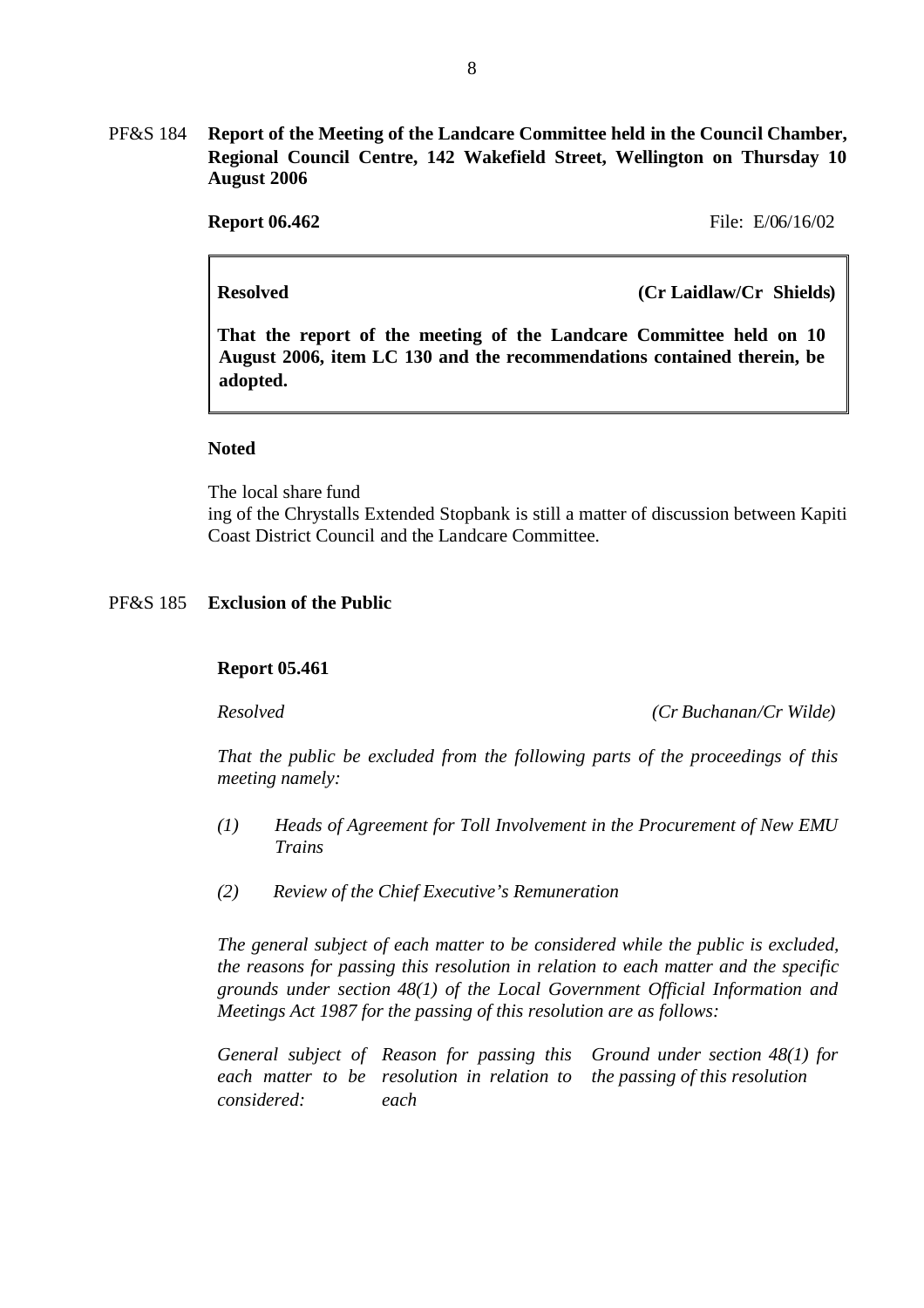| Heads of<br>(I)<br><b>Agreement for Toll</b><br>Involvement in the<br>Procurement of<br>new EMU Trains | To protect information<br>where the making<br><i>available of that</i><br>information would be<br>likely unreasonably to<br>prejudice the commercial<br>position of the person<br>who supplied the<br>information or who is the<br>subject of the<br>information. | That the public conduct of the<br>whole or the relevant part of the<br>proceedings of the meeting<br>would be likely to result in the<br>disclosure of information<br>for<br>which<br>for<br>good<br>reason<br>withholding would exist. |
|--------------------------------------------------------------------------------------------------------|-------------------------------------------------------------------------------------------------------------------------------------------------------------------------------------------------------------------------------------------------------------------|-----------------------------------------------------------------------------------------------------------------------------------------------------------------------------------------------------------------------------------------|
|                                                                                                        | To protect information                                                                                                                                                                                                                                            |                                                                                                                                                                                                                                         |
|                                                                                                        | which is subject to an                                                                                                                                                                                                                                            |                                                                                                                                                                                                                                         |
|                                                                                                        | <i>obligation of confidence.</i>                                                                                                                                                                                                                                  |                                                                                                                                                                                                                                         |
|                                                                                                        | To enable the Council to<br>carry on commercial<br>negotiations without<br>prejudice or<br>disadvantage                                                                                                                                                           |                                                                                                                                                                                                                                         |
|                                                                                                        |                                                                                                                                                                                                                                                                   |                                                                                                                                                                                                                                         |
| (2)                                                                                                    | Review of the Because of the need to                                                                                                                                                                                                                              |                                                                                                                                                                                                                                         |
|                                                                                                        | Chief Executive's protect the privacy of                                                                                                                                                                                                                          |                                                                                                                                                                                                                                         |
| Remuneration                                                                                           | natural persons.                                                                                                                                                                                                                                                  |                                                                                                                                                                                                                                         |

*This resolution is made in reliance on section 48(1) of the Local Government Official Information and Meetings Act 1987 and the particular interest or interests protected by section 6 or section 7 of that Act which would be prejudiced by the holding of the whole or the relevant part of the proceedings of the meeting in public are as specified above.*

The meeting was adjourned for morning tea between 10.50 am and 11.11am for morning tea.

The open part of the meeting closed at 11.55 am.

Cr I M BUCHANAN Chairman

Date: